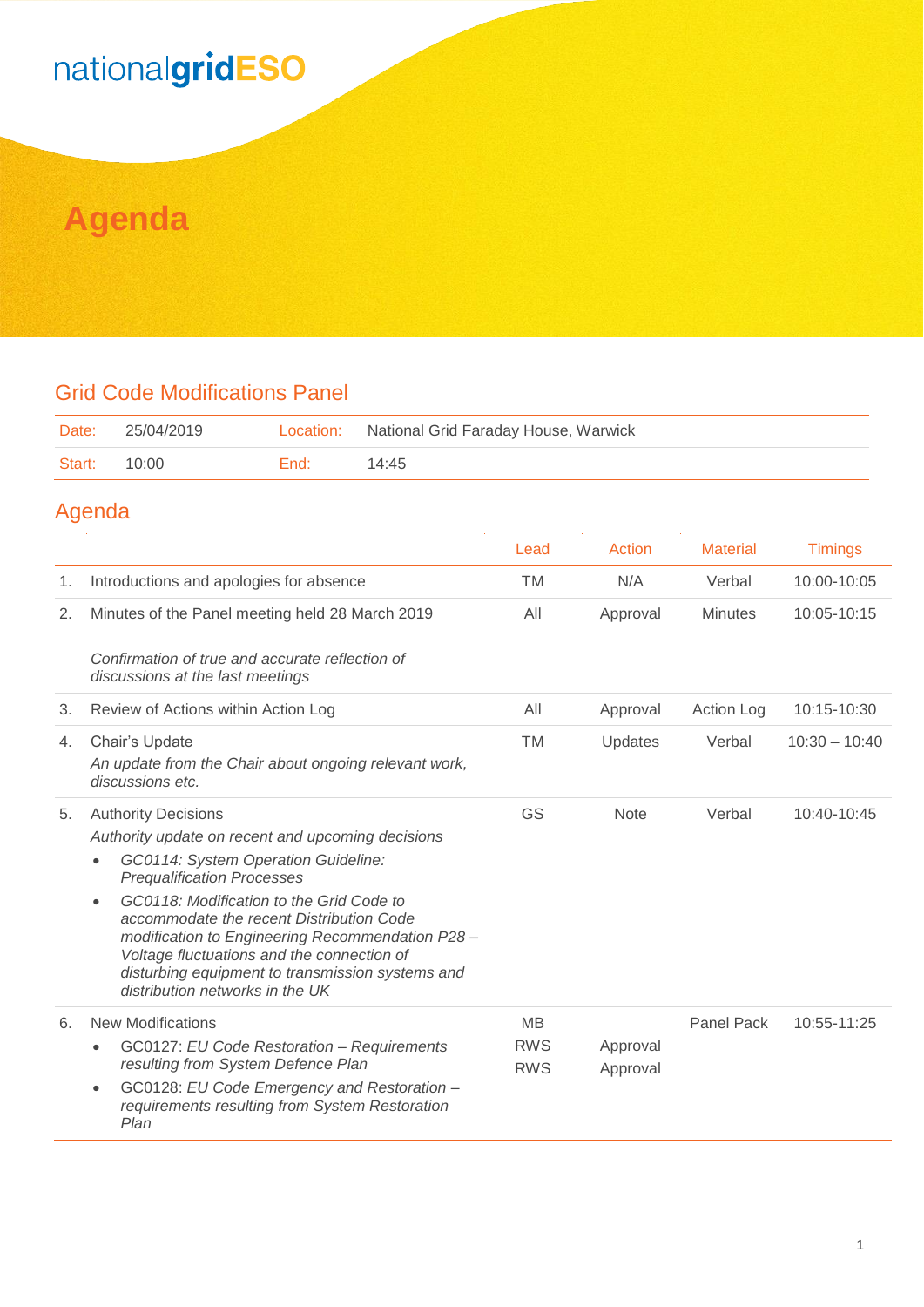# nationalgridESO

| 7.  | In Flight Modification Updates<br>Review of all Grid Code modifications with current<br>status, next steps and any Panel recommendations<br>(where required)                                                                                         | <b>MB</b>       | Updates /<br>Approval  | <b>Panel Pack</b>                  | 11:25-11:45     |
|-----|------------------------------------------------------------------------------------------------------------------------------------------------------------------------------------------------------------------------------------------------------|-----------------|------------------------|------------------------------------|-----------------|
| 8.  | Discussions on Prioritisation<br>Review of the prioritisation stack with input for any<br>movements requested by Panel, new modifications<br>inserted and approval                                                                                   | MB              | Update and<br>Approval | Additional<br>excel<br>spreadsheet | 11:45-11:55     |
| 9.  | GC0121 and Brexit update                                                                                                                                                                                                                             | MB              | Update                 | Verbal                             | $11:55 - 12:15$ |
|     | 10. Workgroup Reports<br>GC0096                                                                                                                                                                                                                      | MB              | N/A                    | <b>Panel Pack</b>                  | 12:15-12:35     |
|     | 11. Lunch                                                                                                                                                                                                                                            | All             | N/A                    | N/A                                | $12:35 - 13:05$ |
|     | 12. Draft Final Modification Reports (DFMR)                                                                                                                                                                                                          | MB              | Approval               | Panel Pack                         | 13:05-13:10     |
|     | 13. Reports to the Authority                                                                                                                                                                                                                         | <b>MB</b>       | Update                 | Panel Pack                         | 13:10-13:15     |
|     | 14. Implementation Updates<br>GC0112<br>$\bullet$<br>GC0120<br>GC0122<br>$\bullet$                                                                                                                                                                   | MB              | Updates                | Verbal                             | 13:15-13:20     |
|     | 15. Electrical Standards<br><b>Communications Standards</b>                                                                                                                                                                                          | <b>MB</b><br>GH | Update                 | <b>Panel Pack</b>                  | 13:20-13:25     |
|     | 16. Governance<br>Discussion about the Panel's role in modification<br>$\bullet$<br>extensions                                                                                                                                                       | <b>MB</b>       | Update                 | Panel Pack                         | 13:25-13:40     |
|     | 17. Grid Code Development Forum and Workgroup Day(s)<br>Updates on the next Grid Code Development Forum<br>and the next Workgroup Day Agenda                                                                                                         | <b>MB</b>       | Update                 | Verbal                             | 13:40-13:50     |
| 18. | Standing items<br><b>Distribution Code Panel Update</b><br>$\bullet$<br>Joint European Stakeholder Group<br>$\bullet$<br>Updates on all developments relevant to Grid Code<br>panel e.g. potential for future governance changes or<br>modifications | <b>MB</b>       | Update                 | Verbal                             | 13:50-14:00     |
|     | 19. Horizon Scanning                                                                                                                                                                                                                                 | <b>MB</b>       | Update                 | <b>Panel Pack</b>                  | $14:00 - 14:05$ |
|     | 20. Plan on a page                                                                                                                                                                                                                                   | JH              | Update                 | Panel Pack                         | $14:05 - 14:25$ |
|     | 21. AOB                                                                                                                                                                                                                                              | TM              | N//A                   | Verbal                             | $14:25 - 14:45$ |
|     | 22. Close                                                                                                                                                                                                                                            | TM              | N/A                    | N/A                                | 14:45           |